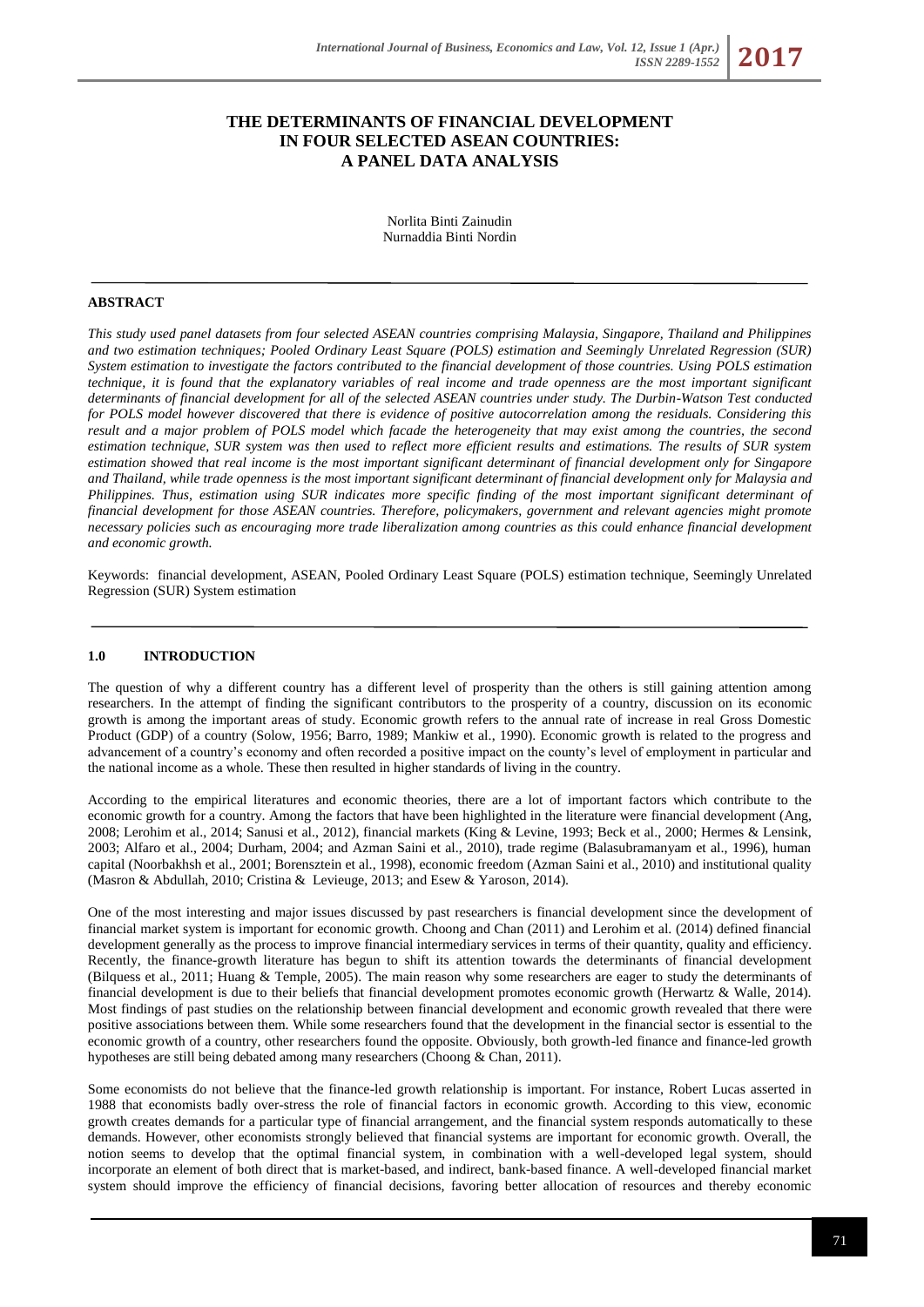growth. Empirical findings show that the better developed financial system promotes long term economic growth (Hassan et al., 2011).

Nevertheless, the issues on the selection and measurement of financial development indicators still remain controversial among most researchers (Choong & Chun, 2011), thus creating an ambiguous effect of the role of financial development on economic growth. In general, the indicator has been measured largely on a ratio of some broad measure of different types of monetary aggregates such as M1, M2 and M3 to the level of nominal GDP or GNP (Choong & Chun, 2011; Demetriades & Hussein, 1996). Concerning the determinants of financial development, past literatures showed real income, real interest rate, inflation rate, trade openness, capital flows, international trade and institutions are amongst the determinants of financial development (Bilquess et al., 2011; Bittencourt, 2011; Matadeen & Seetanah, 2013; Huang & Temple, 2005; Chin & Ito, 2005). However, it was found that not all of those variables were significant determinants of financial development.

Concerning the level of financial development of the ASEAN countries, due to the instability of economic conditions and financial crisis, the ASEAN countries recorded lower level of financial development as compared to the other advanced countries. For instance, financial development index in 2011 for Hong Kong and Japan are 0.72 and 0.64, respectively, which are obviously higher than the financial development index for Malaysia of 0.42, Singapore of 0.48, Thailand of 0.4 and Philippines of 0.2. Past empirical studies showed that different indicators of financial development used will create the different results. Thus, the determinants of financial development in ASEAN countries should be explored and empirically examined by the researchers. This motivates the present study to discover amongst the above mentioned variables, which variables are significant determinants of financial development in four selected ASEAN countries including Malaysia (Mal/M), Singapore (Singa/S), Thailand (Thai/T) and Philippines (Phil/P). Hence, the objective of this study is to examine the determinants of financial development in those four countries based on the theoretical postulates from real income, real interest rate, inflation rate, and trade openness perspectives.

As the financial development appears to be among the key explanations for economic growth, examination on the influencers of the financial development in ASEAN countries is expected to provide new empirical findings on the most important determinant of the financial development in ASEAN countries. This is also expected to give hints for the formulation of the new strategies and policies which may be implemented by the authorities and governments, particularly on the encouragement to boost financial development in a country.

The remainder of this paper is organized as follows. The brief related literature is provided in Section 2. Section 3 discusses methods and data. The main results and discussion of this study are contained in Section 4. Finally, Section 5 presents the concluding comments on overall findings.

# **2.0 A SELECTIVE REVIEW OF LITERATURE**

In general, the financial sector plays an important role in the economic growth of a country. The development of the domestic financial sector will influence the economic growth of that country since the allocation of resources can be made in a more effective way. Hence, a study of finance-growth relationship is essential to all countries in the world (Choong & Chun, 2011).

The empirical findings of a study by Mahawiya (2015) showed that countries that promote more openness of the financial sectors and trade lead to more financial development. This study used dynamic panel approach for a data of Economic Community of West African States and Southern African Development Community (SADC) from 1980 to 2011. By using another estimation technique which is the generalized method of moments analysis, Mbulawa (2015) who also studied on 11 SADC countries from 1996 to 2010, found evidence of the importance of the institutional quality (including low corruption, increasing government accountability, improving regulation quality, maintaining rule of law and low levels of political violence) to the financial development. Another study by Ayadi et al. (2013) on the determinants of financial development on Mediterranean countries for the years 1985 to 2009 found that countries with strong legal institutions, good democratic governance and adequate implementation of financial reforms can have a substantial positive impact on financial development.

Causality tests between financial development and real GDP using time series techniques had been conducted by Demetriades & Hussein (1996). The data set for their study containing time series data from 16 countries which fulfilled the criteria of the World Bank definition as not highly developed countries in the year 1960, must have a minimum of 27 continuous annual observations on the variables of interest and its population must be more than 1 million in the year 1990. They used two proxies for financial development, which are the ratio of bank deposit liabilities to nominal GDP and the ratio of bank claims on the private sector to nominal GDP. Their study found that finance is a leading factor to enhance economic development of a country. They also found the evidence of reverse causation which showed the association between financial development and growth appeared to be bidirectional. Their findings provided evidence of a stable association between at least one indicator of financial development and real GDP per capita in most of the countries. Their findings also revealed that causality patterns differ across countries and, therefore, they highlighted the dangers of statistical inference based on cross-section country studies which implicitly treat different economies as homogeneous entities.

Bilquess et al. (2011) conducted a study on seven members of D-8 countries including Bangladesh, Egypt, Indonesia, Malaysia, Nigeria, Pakistan, and Turkey for the period of 1985 to 2008. They examined the impact of real income, real interest rate, capital flows, trade openness and institutions on the financial development of those countries. In the study, they used liquid liabilities and private sector credit as indicators for financial development. For the explanatory variables, they used the real GDP per capita based on the constant US dollar prices for the year 2000 as indicator for real income, the annual percentage of interest as the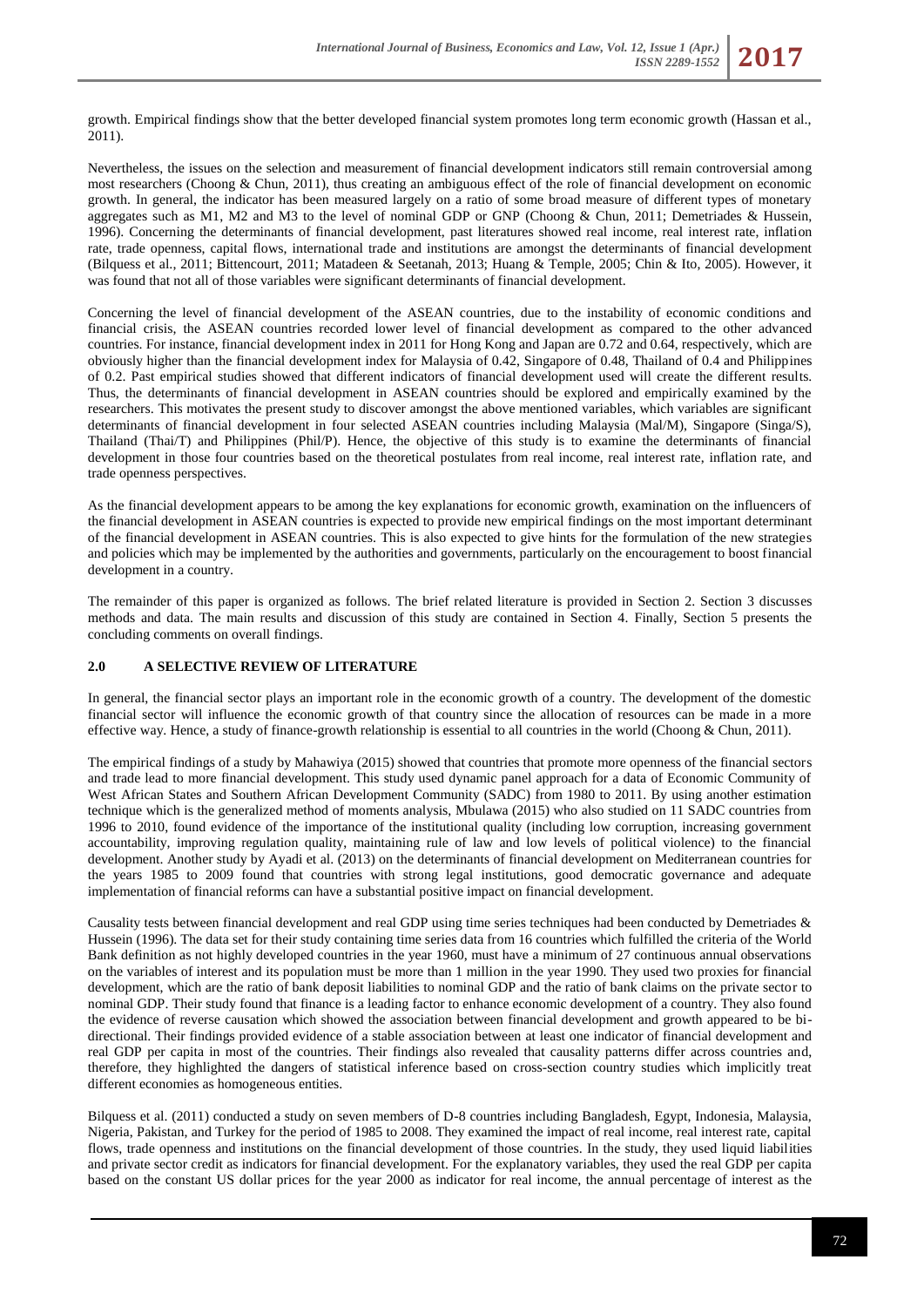indicator for real interest rate, the gross private capital flows (the sum of capital inflows and outflows) over GDP as a proxy for capital flows, the total trade (the sum of exports and imports) over GDP as a proxy for trade openness and lastly, the summation of five indicators namely, (i) Corruption; (ii) Rule of Law; (iii) Bureaucratic Quality; (iv) Government Repudiation of Contracts; and (v) Risk of Expropriation as indicators for institutions. In their study, they used two different dynamic panel data estimation techniques, which are panel generalized method of moments (GMM) and pooled group mean (PGM) estimator. Their study found that real income, capital flows, trade openness and institutions are positively and significantly associated with the financial development of those countries. However, the real interest rate turns out to be an insignificant determinant of financial development. In their study, they recommended that stimulating foreign capital flows and trade openness, improving institutions and economic growth will encourage financial development.

Meanwhile, Bittencourt (2011) investigated the role of inflation for financial development in ten economically diverse regions in Brazil using data covering the period between 1985 and 2004. In his study, the data set used to construct the measures of financial development covering the annualised monetary aggregate, M2 (i.e., the liquid liabilities), M3 (i.e., M2 plus other financial assets that are more illiquid but with higher rates of nominal and real returns than the ones in M2), credit to the private sector (i.e., credit provided by public and private financial institutions to firms) and personal credit (i.e., credit provided by public and private financial institutions to individuals only). His study found that the impact of inflation on financial development is negative and mostly statistically significant.

Using semi-annual data spanning over a period of 23 years covering the years 1989-2011, Matadeen and Seetanah (2013) examined whether both financial openness and trade openness are preconditions for financial development in Mauritius. To capture stock market development, they used market capitalization ratio and stock market liquidity. In measuring financial openness, two measures were employed in their study, firstly is the ratio of the total foreign direct investment inflows to GDP, and secondly is the ratio of gross fixed capital formation to GDP. Meanwhile, the trade openness level was measured by the ratio of the sum of imports and exports to GDP. This is the most widely used, simplest, and most intuitively appealing measure of trade openness. All of their data sets were collected from World Bank's World Development Indicator (WDI). Overall, their results showed that financial openness through proxy by the two variables does have a positive and significant influence on financial development. As for trade openness, its impact was significant but surprisingly negative influence on financial development was discovered.

Huang and Temple (2005) examined whether finance is influenced by external trade in a sample of 88 countries. Their data sets were five-year averages over a period of 1960-1999, giving a maximum of eight cross-sections per country. They used a standard measure of openness, namely imports plus exports, relative to GDP as an indicator of trade openness. Their study found strong evidence that openness and finance are strongly associated for higher-income countries, but not for lower-income countries.

A study on several dimensions of the financial sector has been done by Chin and Ito (2005). Their samples covered 108 countries for a period of 20 years ranging from 1980 to 2000. They used a panel data analysis to test whether financial openness can lead to equity market development if the levels of legal and institutional development are controlled. They examined whether the opening of the goods sector is a precondition for financial opening. They also investigated whether a well-developed banking sector is a precondition for financial liberalization to lead to equity market development and also whether bank and equity market development complement or substitute. Their empirical results suggested that a higher level of financial openness contributes to the development of equity markets only if a threshold level of general legal systems and institutions is attained, which is more prevalent among emerging market countries.

In sum, the above studies showed that there exist significant associations between the measures of financial development and its potential determinants in most of the countries under study.

# **3.0 METHODOLOGY**

# **3.1 The Model**

According to Bilquess et al. (2011), the theoretical literature predicts financial development to be a positive function of real income and the real interest rate and this is based on McKinnon-Shaw type models and the endogenous growth literature.

Based on those theoretical postulates, a financial development association can be specified as:  $FD = f(RGDPC, R)$ 

where FD is financial development, RGDPC is the real GDP per capita (indicator for real income) and R is the real interest rate.

Recently, the roles of inflation and trade openness in influencing financial development have also received attention in the literature (for examples Mahawiya, 2015; Bilquess et al., 2011; Bittencourt, 2011; and Matadeen & Seetanah, 2013). Therefore, in this study, the above equation is extended to include inflation and trade openness in order to examine the possible separate influence of these variables on financial development. Thus, the financial development equation that will be estimated in this study is specified as follows: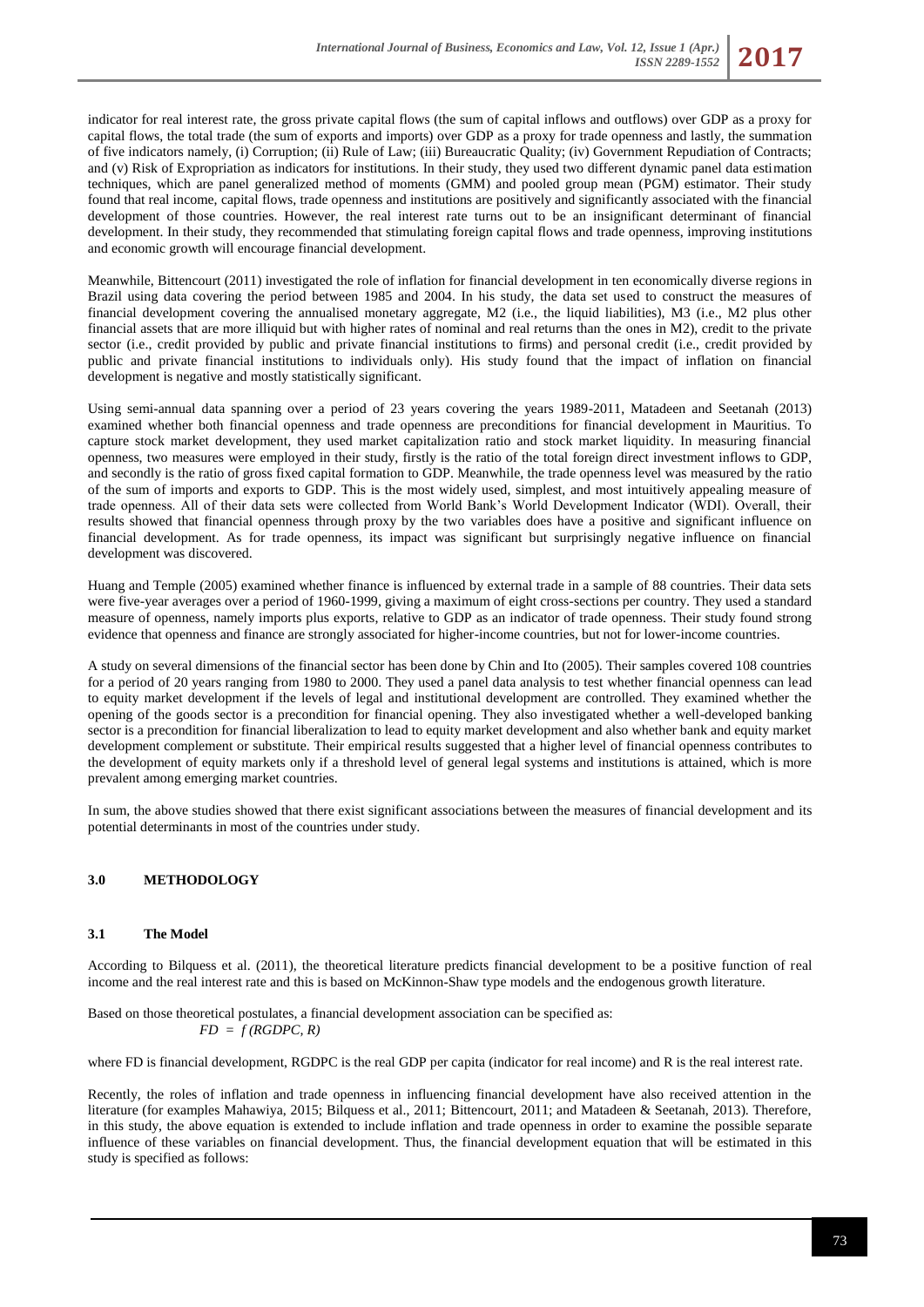## *FD = f (RGDPC, R, INF, TO)*

where INF and TO are inflation rate and trade openness, respectively.

The following is the log-linear equation for financial development used in this study:

$$
IFD_{it} = \beta_0 + \beta_1 \text{RGDPC}_{it} + \beta_2 R_{it} + \beta_3 \text{INF}_{it} + \beta_4 \text{ITO}_{it} + \varepsilon_{it}
$$

For estimating the above equation, two panel data techniques, namely the Pooled Ordinary Least Squares (POLS) estimation and the Seemingly Unrelated Regression (SUR) system estimation are employed.

#### **3.2 Empirical Estimation**

#### **3.2.1 Pooled Ordinary Least Square (POLS) Estimation**

Firstly, the Pooled Ordinary Least Squares (POLS) estimation technique has been used. This technique is the easiest, but also the least realistic estimation procedure to use for panel data. POLS hold the assumptions of the classical linear regression model where there is no correlation between the explanatory variables and the error term.

With POLS, the panel nature of the data for this model is ignored, and the error is assumed to have constant variance and to be uncorrelated over time and countries. Since there are four explanatory variables, the model can be written as:

$$
y_{it} = \beta_0 + \beta_1 x_{1it} + \beta_2 x_{2it} + \beta_3 x_{3it} + \beta_4 x_{4it} + \varepsilon_{it}
$$

or more specifically as:

$$
IFD_{it} = \beta_0 + \beta_1 \text{RGDPC}_{it} + \beta_2 R_{it} + \beta_3 \text{INF}_{it} + \beta_4 \text{TO}_{it} + \varepsilon_{it}
$$

The subscripts *i* and *t* refer to the country and the time period, respectively. The coefficients are assumed to be the same for all countries (and over time), and it is assumed that  $var(\varepsilon_{it}) = \sigma^2$  and  $E(\varepsilon_{it} \varepsilon_{js}) = 0$  for  $i \neq j$  or  $t \neq s$ .

### **3.2.2 Seemingly Unrelated Regression (SUR) System Estimation**

A single model may contain a number of linear equations. In such a model, it is often unrealistic to expect that the equation errors would be uncorrelated. Therefore, with the assumption of different coefficients and different error variances exist, the SUR system estimation technique is next being used in this study. A SUR system estimation technique refers to a set of equations that has contemporaneous cross-equation error correlation (i.e. the error terms in the regression equations are correlated). At first look, the equations seem to be unrelated, but the equations are related through the correlation in the errors.

In this model, we assume that the four countries' equations are related because the error terms are correlated. Since there are four countries, the model can be written as:

 $y_{itM}$  =  $\beta_{0M} + \beta_1 x_{1itM} + \beta_2 x_{2itM} + \beta_3 x_{3itM} + \beta_4 x_{4itM} + \varepsilon_{itM}$  $y_{itS}$  =  $\beta_{0S}$  +  $\beta_1x_{1itS}$  +  $\beta_2x_{2itS}$  +  $\beta_3x_{3itS}$  +  $\beta_4x_{4itS}$  +  $\varepsilon_{itS}$  $y_{\text{if}} = \beta_{0T} + \beta_1 x_{1\text{if}} + \beta_2 x_{2\text{if}} + \beta_3 x_{3\text{if}} + \beta_4 x_{4\text{if}} + \varepsilon_{\text{if}}$  $y_{itP}$  =  $\beta_{0P}$  +  $\beta_1x_{1itP}$  +  $\beta_2x_{2itP}$  +  $\beta_3x_{3itP}$  +  $\beta_4x_{4itP}$  +  $\varepsilon_{itP}$ 

or more specifically as:

 $\text{IFD}_{\text{itM}} = \beta_{0\text{M}} + \beta_1 \text{IRGDPC}_{\text{itM}} + \beta_2 \text{R}_{\text{itM}} + \beta_3 \text{INF}_{\text{itM}} + \beta_4 \text{ITO}_{\text{itM}} + \varepsilon_{\text{itM}}$  $\text{IFD}_{\text{itS}} = \beta_{0\text{S}} + \beta_1 \text{IRGDPC}_{\text{itS}} + \beta_2 \text{R}_{\text{itS}} + \beta_3 \text{INF}_{\text{itS}} + \beta_4 \text{ITO}_{\text{itS}} + \varepsilon_{\text{itS}}$  $\text{IFD}_{\text{itT}} = \beta_{0\text{T}} + \beta_1 \text{IRGDPC}_{\text{itT}} + \beta_2 \text{R}_{\text{itT}} + \beta_3 \text{INF}_{\text{itT}} + \beta_4 \text{ITO}_{\text{itT}} + \varepsilon_{\text{itT}}$  $\text{IFD}_{\text{itP}} = \beta_{0\text{P}} + \beta_1 \text{IRGDPC}_{\text{itP}} + \beta_2 \text{R}_{\text{itP}} + \beta_3 \text{INF}_{\text{itP}} + \beta_4 \text{ITO}_{\text{itP}} + \epsilon_{\text{itP}}$ 

# **3.3 Data Descriptions**

In this study, all of the data are drawn primarily from the World Bank's World Development Indicators 2012. The required data set consists of a panel of observations for four selected ASEAN countries for the period of 1987 to 2013. The selection of countries is based on the original members of ASEAN that was formed in August 1967, but Indonesia is exempted due to the incomplete data set of the interest variables. Thus this study focuses on Malaysia, Thailand, Singapore and Philippines. An important advantage of using panel data is that its captures both time series and cross section variations in variables.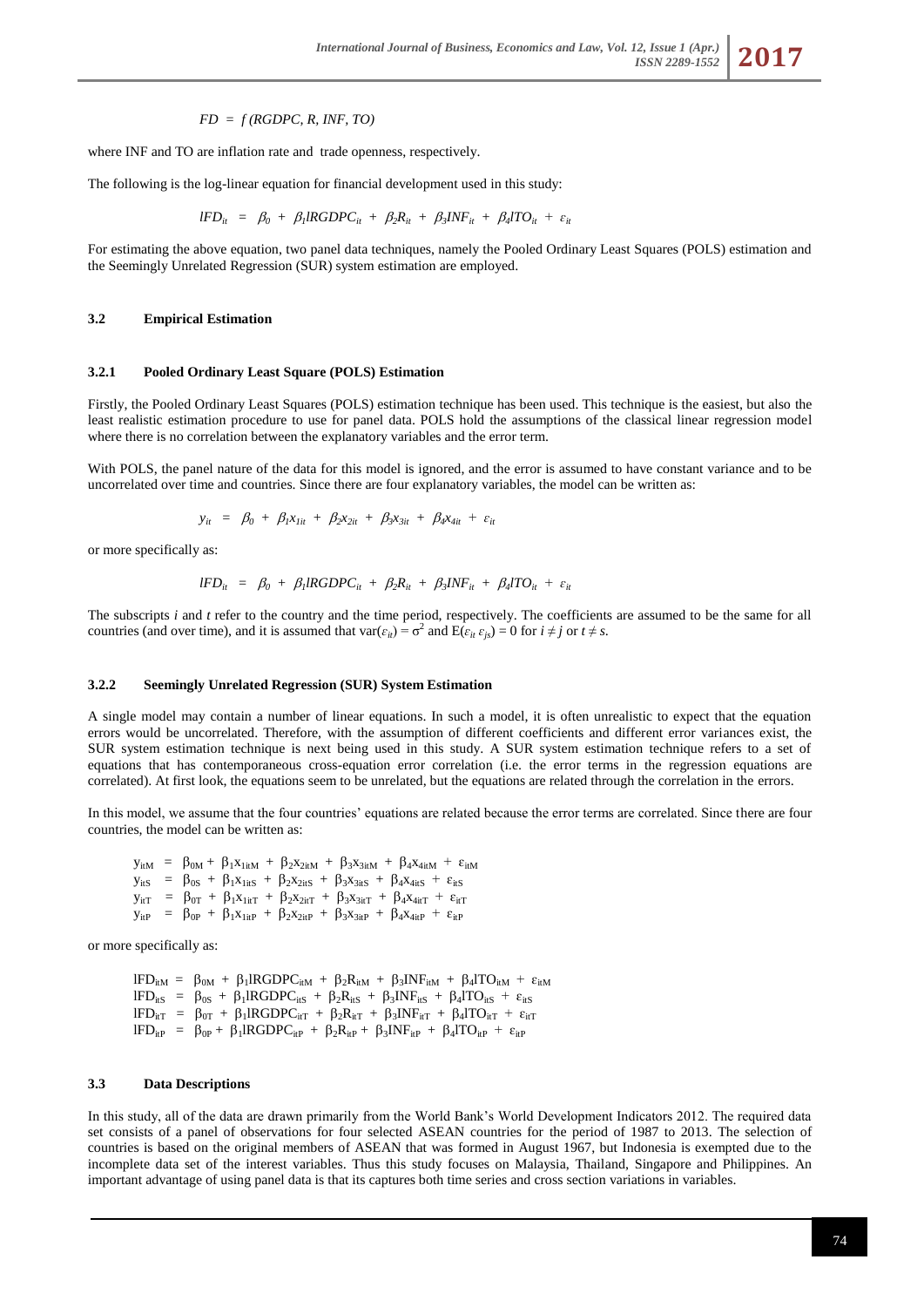

Several measures of financial development have been proposed in the empirical literature. However, based on the availability of the data, the domestic credit to private sector (% of GDP) has been used in this study as the indicator of financial sector development. Domestic credit to private sector refers to the financial resources provided to the private sector by financial corporations, such as through loans, purchases of non-equity securities, trade credits and other receivable accounts that establish a claim for repayment.

Meanwhile, the measures used for the explanatory variables chosen in this study were based on the literature and the availability of data. The annual data on real GDP per capita (RGDPC) as indicator for real income have been collected based on the constant US dollar prices for the year 2005. The data for real interest rate (in %) (R) indicator is based on the lending interest rates adjusted for inflation as measured by the GDP deflator. The data for inflation (INF) indicator is measured by the consumer price index (annual %), which reflects the annual percentage change in the cost to the average consumer of acquiring a basket of goods and services that may be fixed or changed at specified intervals, such as yearly. Lastly, the data for the trade openness (TO) indicator employed in this study is through proxy by the total trade (% of GDP). Trade is the sum of exports and imports of goods and services measured as a share of gross domestic product. In estimating the functions and testing for the models, all of the data were run through a very powerful and user-friendly econometrics software package, E-Views.

## **4.0 RESULTS AND DISCUSSION**

This section presents the estimation results of POLS, SUR, Breush and Pagan Lagrange Multiplier test and Wald test. We began our empirical investigation by examining the associations between real income, real interest rate, inflation rate and trade openness with financial development using POLS estimation technique.

For the first estimation technique used, POLS, the empirical results of this study are reported in Table 1. Based on the coefficient values, the estimated financial development function for all the four countries is:

$$
\wedge
$$
  
IFD<sub>it</sub> = -4.4086 + 0.4907 $IRGDPC_{it}$  + 0.0117R<sub>it</sub> - 0.0240 $INF_{it}$  + 0.4201 $lTO_{it}$ 

where it is estimated that real income, real interest rate and trade openness have positive associations with financial development. This implies that the increase in real income, real interest rate and openness of trade will lead to the increase in financial development or more specifically, domestic credit to the private sector. However, inflation rate has a negative association with financial development which implies the increase in inflation rate will lead to the decrease in domestic credit to the private sector. Referring to the p-value of the t-statistic, it can be concluded that all of the explanatory variables are significant determinants of financial development. However, real income, inflation rate and trade openness indicate higher confidence interval which are 99% as compared to the real interest rate which has lower confidence interval of 90%.

For the test on the overall significance of the sample regression coefficients, since the p-value of the F-statistic of 0.00 is lower than the significant level of 0.01, it can be concluded that at least one of the explanatory variables affects financial development at significant level of 1%. Meanwhile, the Goodness-of-Fit Test has produced value of  $\mathbb{R}^2$  equal 0.5380 which can be interpreted as 53.80% of the variation in financial development can be explained by real income, real interest rate, inflation rate and trade openness while the other 46.20% can be explained by the other variables which are not included in this model. Lastly, the Durbin-Watson Test was used to test the correlation between each residual. Since the Durbin-Watson statistic of 0.2344 is below  $d<sub>I</sub>$  value of 1.08, it can be concluded that there is evidence of positive autocorrelation among the residuals. Under this circumstance, the POLS technique used in this study is inappropriate and an alternative method needs that be considered.

| Table 1: Results of Pooled Ordinary Least Squares (POLS) Estimation |  |  |  |
|---------------------------------------------------------------------|--|--|--|
| (Dependent Variable: Financial Development)                         |  |  |  |

| Dependent variable: Financial Development) |              |                    |  |
|--------------------------------------------|--------------|--------------------|--|
| <b>Variable</b>                            | Coefficient  | <b>T-Statistic</b> |  |
|                                            | $-4.4086$    |                    |  |
| C                                          | (1.0941)     | $-4.0292$          |  |
|                                            | $0.4907$ *** |                    |  |
| <b>RGDPC</b>                               | (0.0954)     | 5.1424             |  |
|                                            | $0.0117*$    |                    |  |
| R                                          | (0.0060)     | 1.9312             |  |
|                                            | $-0.0240***$ |                    |  |
| <b>INF</b>                                 | (0.0075)     | $-3.1690$          |  |
|                                            | $0.4201***$  |                    |  |
| TO.                                        | (0.0822)     | 5.1070             |  |
| R-squared                                  |              | 0.5380             |  |
| Adjusted R-squared                         | 0.5200       |                    |  |
| F-statistic                                | 29.9875      |                    |  |
| Prob(F-statistic)                          | 0.0000       |                    |  |
| Durbin-Watson statistic                    | 0.2344       |                    |  |
|                                            |              |                    |  |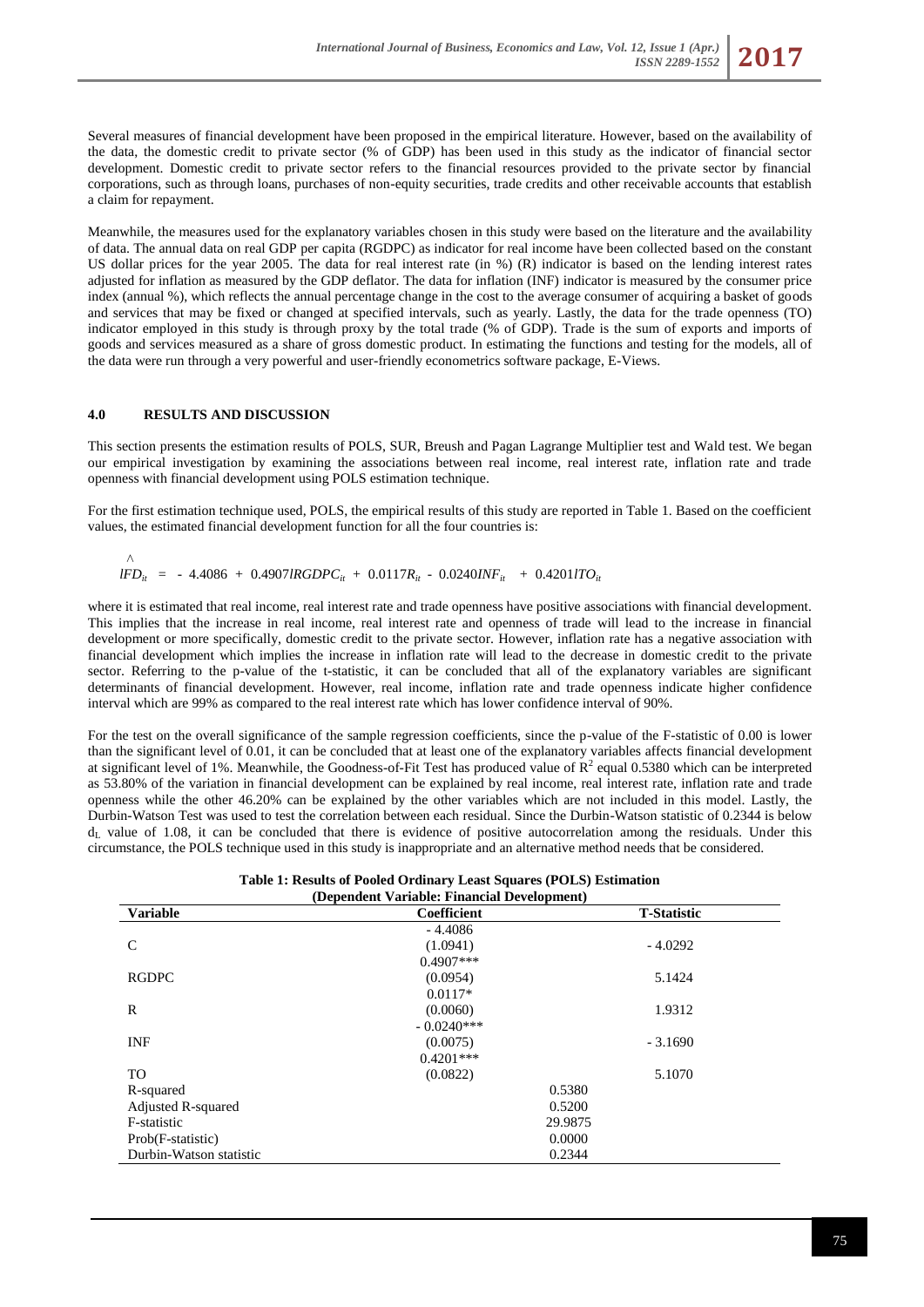Notes: RGDPC = real GDP per capita; R= real interest rate; INF= inflation rate; TO= trade openness. Figure in parenthesis are standard error. \*\*\* and \* indicate significance at the 1% and 10% levels, respectively. Variables RGDPC and TO are in logarithmic form.

The major problem with this model is that it does not distinguish between the various countries nor does it tell whether the response of the dependent variable to the explanatory variables over time is the same for all countries. In other words, by lumping together different countries at different times, the heterogeneity (individuality or uniqueness) that may exist among the countries was a facade. Another way of stating this is that the individuality of each subject is subsumed in the error term,  $\varepsilon_{it}$ . As a consequence, it is quite possible that the error term may be correlated with some of the explanatory variables in the model. If that is the case, the estimated coefficients may be biased as well as inconsistent.

Based on the results of autocorrelation test and the above mentioned major problem of POLS technique, the second estimation technique which is SUR system was used to reflect more efficient results and estimations. The empirical results of this study using SUR system are reported in Table 2 below:

| <b>Variable</b>    | Country         | Coefficient | <b>T-Statistic</b> |
|--------------------|-----------------|-------------|--------------------|
| C                  | Malaysia (M)    | 0.0099      | 0.0141             |
|                    |                 | (0.7021)    |                    |
|                    | Singapore (S)   | 0.0344      | 0.1001             |
|                    |                 | (0.3436)    |                    |
|                    | Thailand (T)    | $-8.4808$   | $-6.6607$          |
|                    |                 | (1.2732)    |                    |
|                    | Philippines (P) | $-5.1758$   | $-3.0472$          |
|                    |                 | (1.6985)    |                    |
| <b>RGDPC</b>       | Malaysia (M)    | 0.0907      | 1.2752             |
|                    |                 | (0.0711)    |                    |
|                    | Singapore (S)   | $0.2084***$ | 6.1787             |
|                    |                 | (0.0337)    |                    |
|                    | Thailand (T)    | $1.0043***$ | 6.9188             |
|                    |                 | (0.1451)    |                    |
|                    | Philippines (P) | $0.4508***$ | 3.0690             |
|                    |                 | (0.1468)    |                    |
| ${\bf R}$          | Malaysia (M)    | 0.0027      | 0.9532             |
|                    |                 | (0.0028)    |                    |
|                    | Singapore (S)   | $0.0087***$ | 4.0414             |
|                    |                 | (0.0021)    |                    |
|                    | Thailand (T)    | $0.0150***$ | 4.3969             |
|                    |                 | (0.0034)    |                    |
|                    | Philippines (P) | 0.0036      | 0.7005             |
|                    |                 | (0.0051)    |                    |
| <b>INF</b>         | Malaysia (M)    | $-0.0028$   | $-0.3713$          |
|                    |                 | (0.0075)    |                    |
|                    | Singapore (S)   | $-0.0015$   | $-0.4509$          |
|                    |                 | (0.0033)    |                    |
|                    | Thailand (T)    | $0.0162***$ | 3.8471             |
|                    |                 | (0.0042)    |                    |
|                    | Philippines (P) | 0.0044      | 0.8690             |
|                    |                 | (0.0050)    |                    |
| <b>TO</b>          | Malaysia (M)    | $0.4613***$ | 2.9452             |
|                    |                 | (0.1566)    |                    |
|                    | Singapore (S)   | $-0.1511$   | $-0.9257$          |
|                    |                 | (0.1632)    |                    |
|                    | Thailand (T)    | $-0.4029**$ | $-2.0742$          |
|                    |                 | (0.1942)    |                    |
|                    | Philippines (P) | 0.8808***   | 5.5196             |
|                    |                 | (0.1595)    |                    |
| R-squared          |                 | 0.9575      |                    |
| Prob(F-statistic)  |                 | 0.0000      |                    |
| Durbin-Watson stat |                 | 1.0841      |                    |

## **Table 2: Results of Seemingly Unrelated Regression (SUR) System Estimation (Dependent Variable: Financial Development)**

Notes: RGDPC = real GDP per capita; R= real interest rate; INF= inflation rate; TO= trade openness. Figures in parenthesis are standard error. \*\*\* and \*\* indicate significance at the 1% and 5% levels, respectively. Variables RGDPC and TO are in logarithmic form.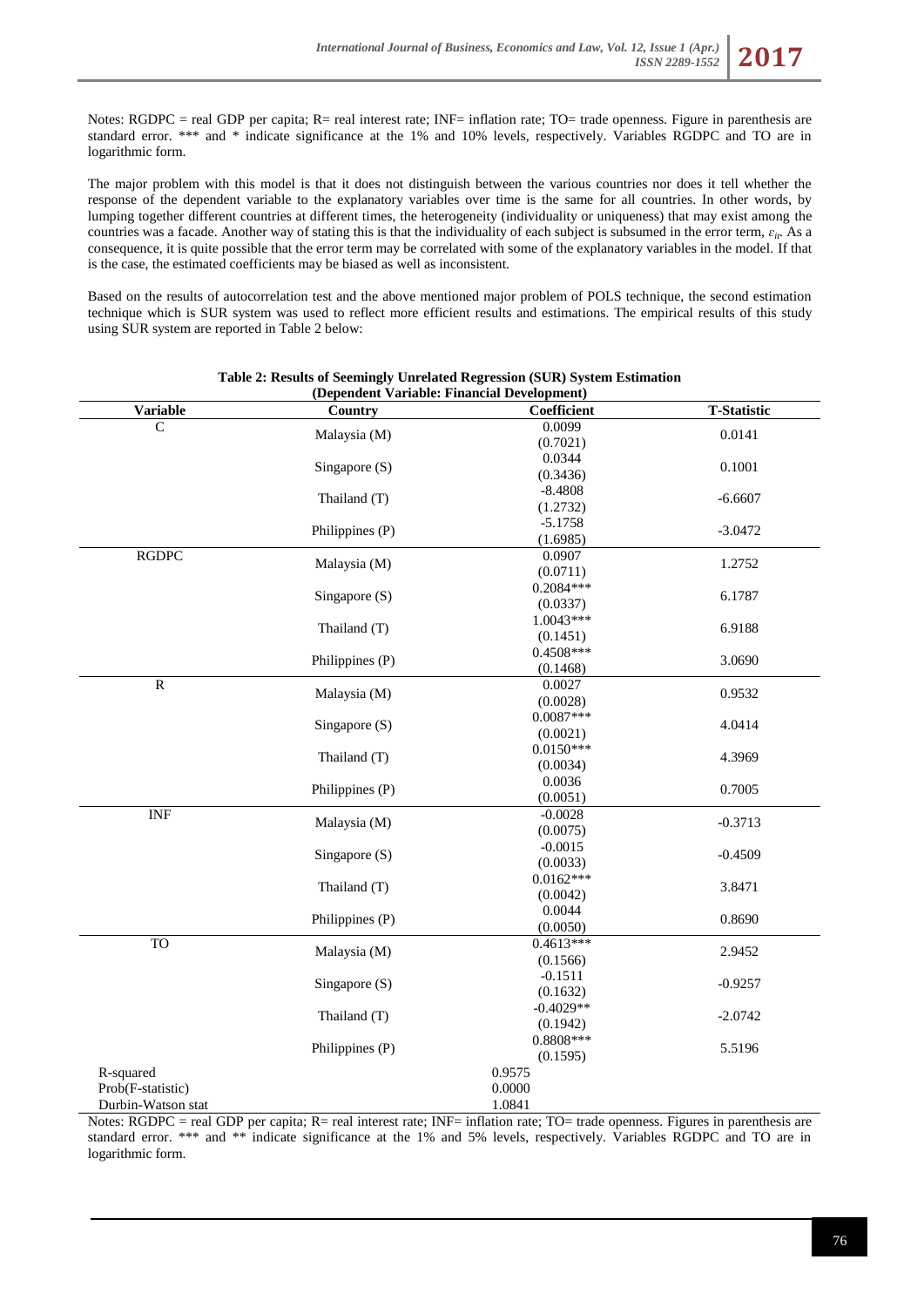Based on the coefficient values, the estimated financial development function for each of those four countries are as follows:

 $\wedge$  $$  $\Lambda$  $lFD_{irS} = 0.0344 + 0.2084lRGDPC_{irS} + 0.0087R_{irS} - 0.0015INF_{irS} - 0.1511lTO_{irS}$  $\wedge$  *= - 8.4808 + 1.0043<i>lRGDPC*<sub>*itT*</sub> + 0.0150*R*<sub>*itT*</sub> + 0.0162*INF*<sub>*itT*</sub> - 0.4029*lTO*<sub>*itT*</sub>  $\wedge$  $lFD_{itP}$  =  $-5.1758 + 0.4508lRGDPC_{itP} + 0.0036R_{itP} + 0.0044INF_{itP} + 0.8808lTO_{itP}$ 

Referring to the above functions, it is estimated that only real income and real interest rate have positive associations with financial development for all those four countries. However, there are mixed results for inflation rate and trade openness. The positive association between inflation rate and financial development was found only for Thailand and Philippines while for Malaysia and Singapore, the association between inflation rate and financial development was found as inverse association. As for the association between trade openness and financial development, the positive association was found only for Malaysia and Philippines while for Singapore and Thailand, there exist negative association between trade openness and financial development.

Referring to the p-value of the t-statistics, it can be concluded that, firstly; we are 99% confident that the real income is a significant determinant of financial development in all countries except Malaysia which showed that it is an insignificant determinant. Secondly; we are also 99% confident that the real interest rate is a significant determinant of financial development in Singapore and Thailand, while it was found as an insignificant determinant in Malaysia and Philippines. Thirdly; it was found that the inflation rate is an insignificant determinant of financial development in all countries except Thailand which showed that the inflation rate is significant at 99% confidence interval. Last but not least; the trade openness was found as a significant determinant of financial development in Malaysia and Philippines at 99% confidence interval and in Thailand at 95% confidence interval. However, it is an insignificant determinant of financial development in Singapore.

For the test on the overall significance of the sample regression coefficients, since the p-value of the F-statistic of 0.00 is lower than the significant level of 0.01, it can be concluded that at least one of the explanatory variables affects financial development at significant level of 1%. The  $R^2$  value of 0.9575 implies 95.75% of the variation in financial development can be explained by real income, real interest rate, inflation rate and trade openness while the other 4.25% can be explained by other variables which are not included in this model. However, since the Durbin-Watson Statistic of 1.084104 is between the values of  $d_L$  of 1.08 and  $d_U$  of 1.76, the test for autocorrelation in this model is inconclusive.

In order to derive more meaningful results, the test for contemporaneous correlation and the test for equality of the coefficients in the SUR model were conducted. Breusch and Pagan Lagrange Multiplier Test which is the relevant statistic test for contemporaneous correlation was used in this study. The formula is  $LM = Tx r_{1,2}^2$  where  $r_{1,2}^2$  is the squared correlation between the least squares residuals from the two equations. The empirical results of the test are reported in Table 3 below:

| Table 3: Results of Breusch and Pagan Lagrange Multiplier Test |          |          |                |                       |
|----------------------------------------------------------------|----------|----------|----------------|-----------------------|
| Country                                                        |          |          | $TM = T x r^2$ | p-value of Chi-square |
| $M-S$                                                          | 0.328240 | 0.107742 | 2.90903        | $0.0880*$             |
| $M - T$                                                        | 0.764915 | 0.585095 | 15.79757       | $0.0000$ ***          |
| $M - P$                                                        | 0.813258 | 0.661388 | 17.85747       | $0.0000$ ***          |
| $S - T$                                                        | 0.362596 | 0.131476 | 3.549853       | $0.0595*$             |
| $S - P$                                                        | 0.346270 | 0.119903 | 3.237384       | $0.0719*$             |
| T - P                                                          | 0.735579 | 0.541077 | 14.60907       | $0.000***$            |

**Table 3: Results of Breusch and Pagan Lagrange Multiplier Test**

Notes:  $T = 27$ . \*\*\* and \* indicate significance at the 1% and 10% level, respectively

Based on the results of p-value of the Chi-square, it is concluded that, firstly; we are 99% confident on the existence of contemporaneous correlation between the equations errors of Malaysia and Thailand, Malaysia and Philippines, and also Thailand and Philippines. Secondly; we are 90% confident on the existence of contemporaneous correlation between the equations errors of Malaysia and Singapore, Singapore and Thailand, and Singapore and Philippines.

Lastly, the equality of the coefficients in the SUR model using Wald Test was carried out. The test was on the following hypothesis:

 $H_1: \beta_{1,M} \neq \beta_{1,S} \neq \beta_{1,T} \neq \beta_{1,P}, \ \beta_{2,M} \neq \beta_{2,S} \neq \beta_{2,T} \neq \beta_{2,P}, \ \beta_{3,M} \neq \beta_{3,S} \neq \beta_{3,T} \neq \beta_{3,P},$   $\beta_{4,M} \neq \beta_{4,S} \neq \beta_{4,T} \neq \beta_{4,P}$ 

However, writing the hypothesis in terms of E-Views coefficient, we have: **H**<sub>1</sub> **:** C(5)  $\neq$  C(6)  $\neq$  C(7)  $\neq$  C(8), C(9)  $\neq$  C(10)  $\neq$  C(11)  $\neq$  C(12), C(13)  $\neq$  C(14)  $\neq$  C(15)  $\neq$  C(16), C(17)  $\neq$  C(18)  $\neq$  C(19)  $\neq$ **C(20)**

The empirical results of the test are reported in Table 4 below:

| <b>Table 4: Results of Wald Test</b> |                     |    |            |             |
|--------------------------------------|---------------------|----|------------|-------------|
| Null Hypotheses $(H_0)$              | <b>Coefficients</b> | F. | Chi-square | Probabilitv |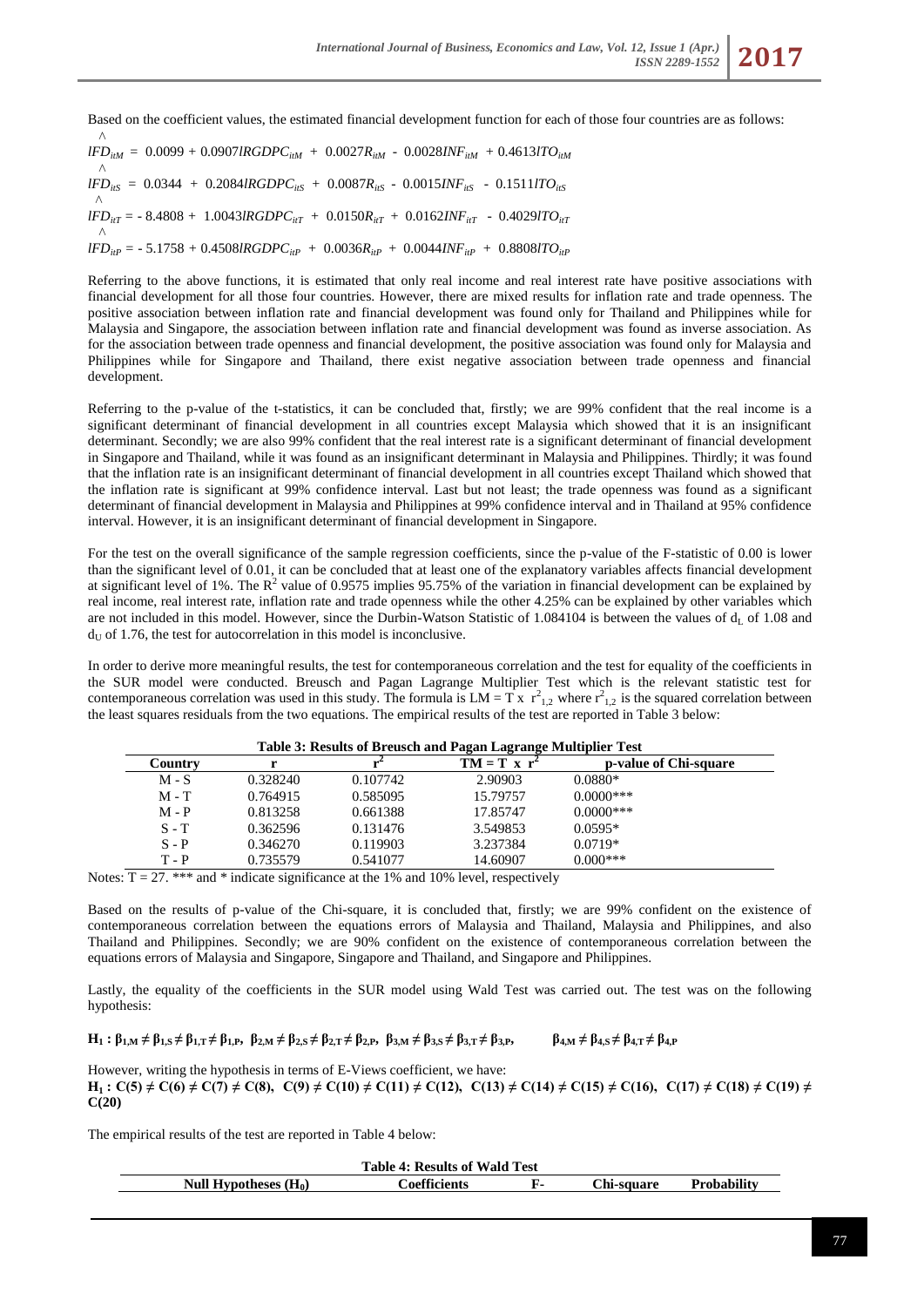

Note: \*\*\* and \*\* indicate significance at the 1% and 5% level, respectively

Based on the p-value of the Chi-square for  $\beta_1$  and  $\beta_4$  of 0.0000, also  $\beta_3$  of 0.0013, H<sub>0</sub> is rejected at 1% significance level, while for  $β<sub>2</sub>$  of 0.0241, H<sub>0</sub> is rejected at 5% significance level. Therefore, it can be concluded that we are 99% confident that the estimate coefficient of  $β_1$ ,  $β_3$ , and  $β_4$  between Malaysia, Singapore, Thailand and Philippines are not equal. Besides that, we are 95% confident that the estimate coefficient of β<sub>2</sub> between Malaysia, Singapore, Thailand and Philippines are also not equal.

Our key empirical results using POLS revealed that real income, real interest rate and trade openness have positive associations, while inflation rate has negative association with financial development. This model found that all of those explanatory variables are significant determinants of financial development at 99% and 90% confidence intervals. These findings were parallel to the study of Mahawiya (2015) and Bilquess et al. (2011) who found that real income and trade openness were positively and significantly associated with the financial development but not the real interest rate which was found to be as an insignificant determinant of financial development. For the findings on negative and significant association between inflation rate and financial development in this model, it is supported by the study of Bittencourt (2011) who found that impact of inflation on financial development is negative and mostly statistically significant. However, our findings on positive and significant association between trade openness and financial development are not fully supported by Matadeen and Seetanah (2013) as they found even though trade openness is a significant determinant of financial development but surprisingly it was a negative association. The Durbin-Watson Test conducted for the POLS model however discovered that there is evidence of positive autocorrelation among the residuals. Considering this result and a major problem of POLS model which facade the heterogeneity that may exist among the countries, the second estimation technique SUR system was then used to reflect more efficient results and estimations.

The results of SUR system estimation showed that only the real income and real interest rate have positive associations with financial development for all those four countries. However, there are mixed results for inflation rate and trade openness where some countries have positive while some others have negative associations. In the SUR model, it is found that real income is a significant determinant of financial development in all countries except Malaysia. Real interest rate is a significant determinant of financial development in Singapore and Thailand, while being insignificant in Malaysia and Philippines. It is also found that the inflation rate is an insignificant determinant of financial development in all countries except Thailand, and trade openness is found as a significant determinant of financial development in Malaysia, Philippines and Thailand, but insignificant in Singapore however. Interestingly, for both models, the test on the overall significance of the sample regression coefficients arrived at a conclusion that at least one explanatory variable affects financial development at a significant level of 1%. However, the result of Goodness-of-Fit Test derived value of  $R^2$  of SUR model of higher than the value of  $R^2$  of POLS model. This implies that for this study, the fitness of the SUR model is better as compared to the POLS model.

To enhance the evidence of the efficiency of estimation using SUR model compared to POLS model, test for contemporaneous correlation and test for equality of the coefficients of the SUR model were conducted. The results of the test for contemporaneous correlation showed that the contemporaneous correlation between all of the equations errors in the model exist at significance levels of 1% and 10%. Furthermore, the results of the test for the equality of the coefficients revealed that the estimated coefficient of  $\beta_1$ ,  $\beta_2$ ,  $\beta_3$ , and  $\beta_4$  between all those four countries are not equal at significance levels of 1% and 5%.

# **5.0 CONCLUSION**

Based on the estimation results using different techniques, POLS estimated that the most important significant determinant of financial development for all of the selected ASEAN countries under study is the real income and supported by the trade openness. Interestingly, the SUR estimation techniques provide different results which indicate that the real income is the most important significant determinant of financial development only for Singapore and Thailand, while the trade openness is the most important significant determinant of financial development only for Malaysia and Philippines. Thus, estimation using SUR indicates more specific finding of the most important significant determinant of financial development for those ASEAN countries. Therefore, a set of complementary policies that focus on the real income, the trade openness and improvement of country GDP must be a priority to the policymakers, government and relevant agencies as they might formulate new strategies and policies to encourage more financial development and thus enhance the economic growth. For instance, the implementation of Strategic Plan of Custom Development by ASEAN countries might promote more bilateral trade and multilateral trade. Moreover, the elimination of tariff and non-tariff barriers would provide more inflows from the biggest economies like U.S, Japan and China.

Despite the concluding remarks mentioned earlier, it is worthwhile to highlight some limitations of this study. One limitation of this study is that it has relied on data from the World Bank's World Development Indicators. Thus, the validity of the findings and conclusions is limited to the extent to which these data are credible. In addition, this study focused only on four selected ASEAN countries and using POLS and SUR systems estimation techniques. It will, therefore, be advisable for future researchers to consider using other panel data techniques such as fixed effects and random effects. It is also suggested to study on other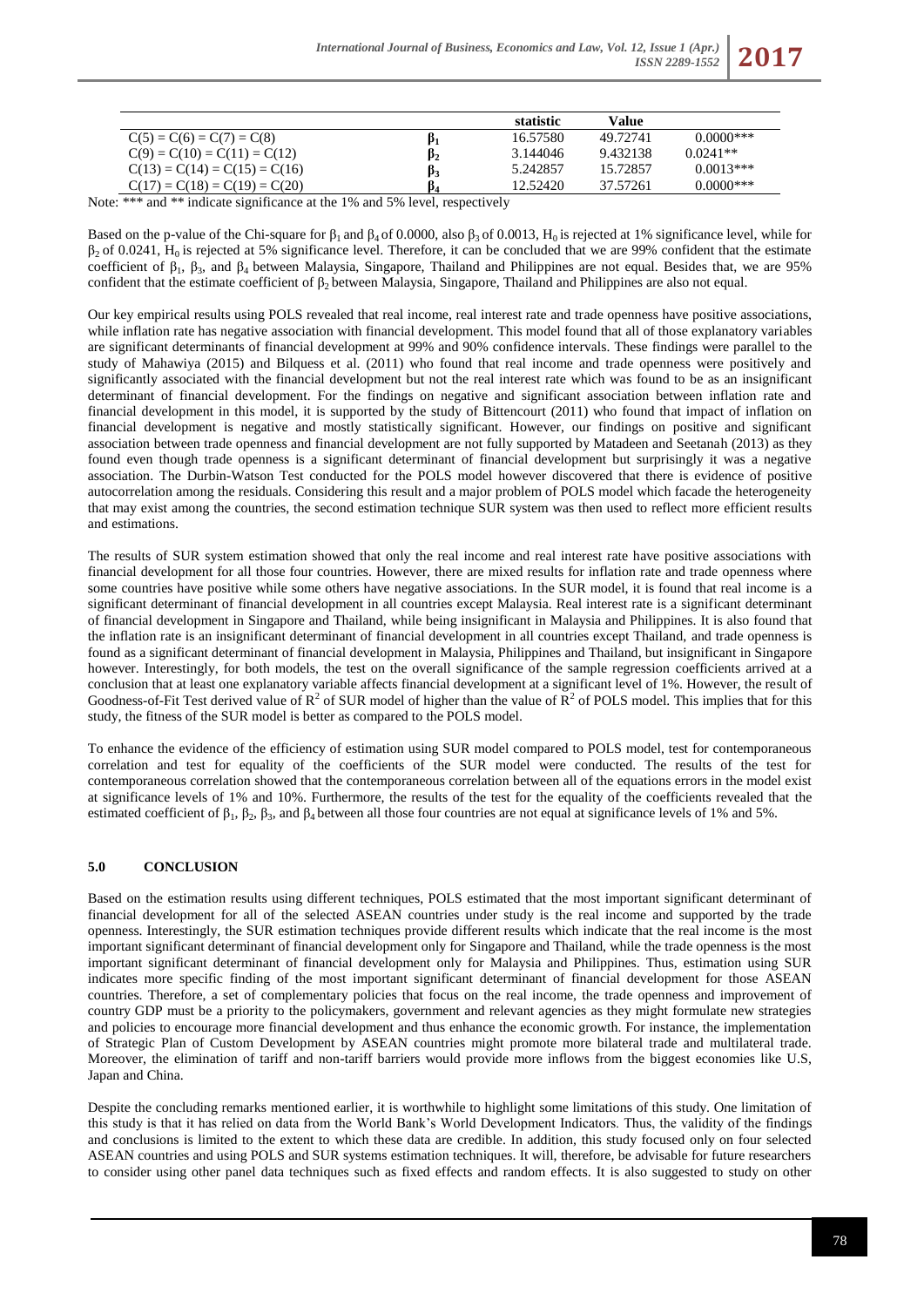ASEAN countries to discover the similarities and differences in the findings, if any. Notwithstanding these limitations, it is hoped that this study will make a significant contribution to the finance-growth discourse.

# **REFERENCES**

| Ang, J. B. (2008). What are the Mechanisms Linking Financial Development and<br>doi:10.1016/j.econmod.2007.04.006<br>Economic Modelling, 25, 38–53.                                                                                                                                                                                                      | Economic<br>Growth<br>Malaysia?<br>in                                                                                         |
|----------------------------------------------------------------------------------------------------------------------------------------------------------------------------------------------------------------------------------------------------------------------------------------------------------------------------------------------------------|-------------------------------------------------------------------------------------------------------------------------------|
| Alfaro, L., Chanda, A., Kalemli-Ozcan, S., & Sayek S. (2004). FDI and Economic<br>Markets. Journal of International Economics, 64, 89-112.<br>Ayadi. R, Emrah A, Sami B. N., & Willem P. D. G., (2013). Determinants of Financial                                                                                                                        | Growth: The Role of Local Financial<br>Development<br>Across<br>the                                                           |
| Mediterranean. MEDPRO Technical Report No. 29.<br>Azman-Saini, W. N. W., Baharumshah, A. Z., & Law, S. H. (2010). Foreign Direct<br>Freedom and Economic Growth: International Evidence. Economic                                                                                                                                                        | Economic<br>Investment,<br>Modelling, 27(5), 1079-1089.                                                                       |
| Balasubramanyam, V. N., Salisu, M., & Sapsford, D. (1996). Foreign Direct<br>Countries. The Economic Journal, 92-105.                                                                                                                                                                                                                                    | Investment and Growth in EP<br>and IS                                                                                         |
| Barro, R. J. (1989). Economic Growth in a Cross Section of Countries (No. w3120). National Bureau of Economic Research.<br>Beck, T., Levine, R., & Loayza, N. (2000). Finance and the Sources of Growth.<br>261-300.                                                                                                                                     | Journal of Financial Economics, 58(1),                                                                                        |
| Bilquess, F., Mukhtar, T., & Sohail, S. (2011). What Matters for Financial                                                                                                                                                                                                                                                                               | Development in D-8 Countries? Capital Flows,                                                                                  |
| Institutions. Journal of Economic Cooperation and Development, 1(32), 71-91.<br>Trade Openness and<br>Bittencourt, M. (2011). Inflation and Financial Development: Evidence from Brazil.<br>doi:10.1016/j.econmod.2010.09.021                                                                                                                            | Economic Modelling, 28(1-2), 91-99.                                                                                           |
| Black, K. (2013). Applied Business Statistics: Making Better Business Decisions (7th<br>Inc.                                                                                                                                                                                                                                                             | Ed). Singapore: John Wiley & Sons,                                                                                            |
| Borensztein, E., De Gregorio, J., & Lee, J. W. (1998). How Does Foreign Direct<br>Journal of International<br><i>Economics</i> , 45(1), 115-135.                                                                                                                                                                                                         | Investment Affect Economic Growth?                                                                                            |
| Chinn, M., & Ito, H. (2005). What Matters for Financial Development? Capital Controls, Institutions, and Interactions. La<br>Follette School Working Paper No.<br>2005-007.                                                                                                                                                                              |                                                                                                                               |
| Choong, C., & Chan, S. (2011). Financial Development and Economic Growth : A<br>Management, 5(6), 2017-2027.                                                                                                                                                                                                                                             | Review. African Journal of Business                                                                                           |
| Cristina, J. U. D. E., & Levieuge, G. (2013). Growth Effect of FDI in Developing<br>Quality, Laboratoire d'Economie<br>$d'Orleans$ (No. 2251).                                                                                                                                                                                                           | Economies: the Role of Institutional                                                                                          |
| Demetriades, P. O., & Hussein, K. A. (1996). Does Financial Development Cause<br>Evidence from 16 Countries. Journal of<br>Development Economics, 51, 387-411.                                                                                                                                                                                           | Growth?<br>Time-Series<br>Economic                                                                                            |
| Durham, J. B. (2004). Absorptive Capacity and the effects of Foreign Direct Investment and Equity Foreign Portfolio Investment<br>on Economic Growth. European Economic Review, 48(2), 285-306.                                                                                                                                                          |                                                                                                                               |
| Esew, N. G., & Yaroson, E. (2014). Institutional Quality and Foreign Direct<br>Journal of Humanities and Social Science, 19(6), 37-45.                                                                                                                                                                                                                   | Investment (FDI) In Nigeria: A Prognosis. IOSR                                                                                |
| Gujarati, D.N. & Porter, D.C. (2009). Basic Econometrics (5 <sup>th</sup> ed). New York: Mc<br>Griffiths, W.E., Hill, R.C. & Lim, G.C. (2012). Using EViews for Principles of Econometrics (4 <sup>th</sup> ed). New York: John Wiley &<br>Sons, Inc.                                                                                                    | Graw Hill.                                                                                                                    |
| Hassan, M.K., Sanchez, B., & Yu, J.S. (2011). Financial Development and Economic Growth: New Evidence from Panel Data.                                                                                                                                                                                                                                   |                                                                                                                               |
| The Quarterly Review of Economics and Finance, 51(1), 88-104.<br>Hermes, N., & Lensink, R. (2003). Foreign Direct Investment, Financial Development<br>Development Studies, 40(1), 142-163.                                                                                                                                                              | and Economic Growth. The Journal of                                                                                           |
| Herwartz, H., & Walle, Y. M. (2014). Openness and the Finance-Growth Nexus.<br>235–247.<br>doi:10.1016/j.jbankfin.2014.06.031                                                                                                                                                                                                                            | Journal of Banking & Finance, 48,                                                                                             |
| Huang, Y., & Temple, J. (2005). Does External Trade Promote Financial<br>King, R. G., & Levine, R. (1993). Finance, Entrepreneurship and Growth. <i>Journal of</i><br>Lerohim, S. N.F, Affandi, S, & Wan Mahmood, W.M. (2014). Financial<br>Mpra Paper No. 62224, Available online at Error! Hyperlink reference not valid.<br>Evidence from Panel Data. | Development? Discussion Paper No. 05/575.<br>Monetary Economics, 32(3), 513-542.<br>Development and Economic Growth in Asean: |
| Lucas, R. E. (1988). On the Mechanics of Economic Development. Journal of Monetary Economics, 22(1), 3-42.<br>Mahawiya. S. (2015). Financial Sector Development, Inflation and Openness: A                                                                                                                                                               | Comparative Panel Study of ECOWAS                                                                                             |
| and SADC. ERSA working paper 528. Economic Research Southern Africa (ERSA) is a research programme funded<br>by the National Treasury of South Africa                                                                                                                                                                                                    |                                                                                                                               |
| Masron, A., & Abdullah, H. (2010). Institutional Quality as a Determinant for FDI<br>ASEAN. World Journal of Management, 2(3), 115-<br>128.                                                                                                                                                                                                              | Inflows:<br>Evidence<br>from                                                                                                  |
| Mankiw, N. G., Romer, D., & Weil, D. N. (1990). A Contribution to the Empirics of<br>National Bureau of Economic Research.                                                                                                                                                                                                                               | Economic<br>w3541).<br>Growth (No.                                                                                            |
| Matadeen, J., & Seetanah, B. (2013). Financial Development, Financial Openness and<br>Mauritius. ISSN: 16941225, 1-30.                                                                                                                                                                                                                                   | Trade<br>Openness :<br>Evidence<br>from                                                                                       |
| Mbulawa. S. (2015). Determinants Of Financial Development In Southern Africa<br>Institutions Matter? European Journal of Accounting Auditing and Finance Research , 3(6), 39-62.                                                                                                                                                                         | Development Community (SADC): Do                                                                                              |
| Noorbakhsh, F., Paloni, A., & Youssef, A. (2001). Human Capital and FDI Inflows to<br>Evidence. World Development, 29(9), 1593-1610.                                                                                                                                                                                                                     | Developing Countries: New Empirical                                                                                           |